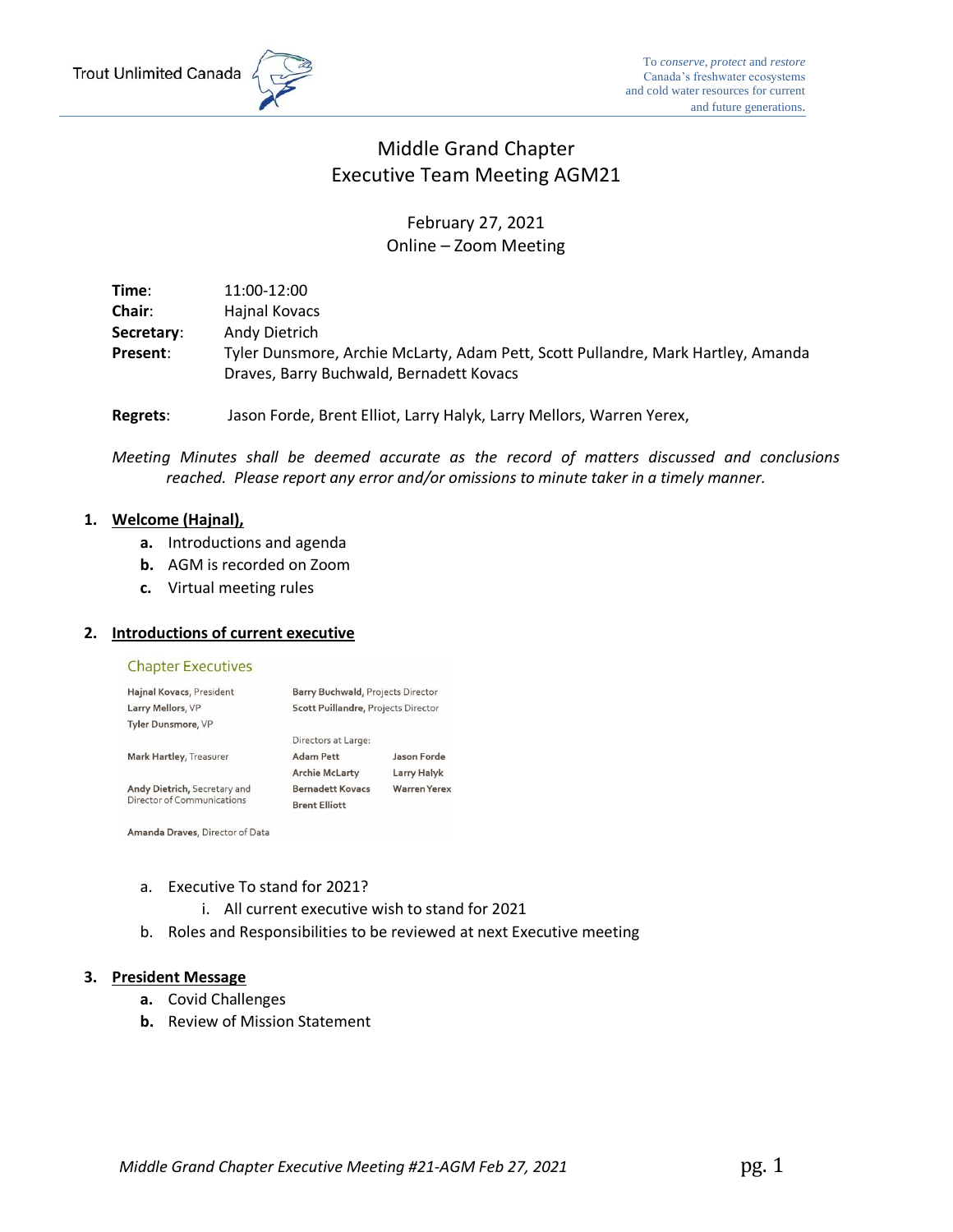

## 4. **Treasurer's Report – Mark Hartley**

### Revenue

| Cash Balance          | \$6,054.71  |  |  |
|-----------------------|-------------|--|--|
| Grants/Membership     | \$783.34    |  |  |
| Donations             | \$1,095.00  |  |  |
| <b>Fund Raising</b>   | \$232.00    |  |  |
|                       | \$8,165.07  |  |  |
| <b>Expenses</b>       |             |  |  |
| Meetings              | \$282.50    |  |  |
|                       |             |  |  |
| <b>Current Assets</b> | \$ 7,882.57 |  |  |

## **5. Projects Report – Scott Pullandre**

- i. Limited work, small groups due to Covid
- ii. Airport Creek Woody debris removal
- iii. 2021 Covid will determine the amount of projects we can complete.
- iv. Priorities for 2021
	- Tree Planting Charlie Creek
	- Landon's Creek
	- . Cold Water Tributary Enhancement
	- Airport Creek
	- · Possible "Flipflop Derby"

## v. Tentative Work Day Schedule. Covid measure dependant

- $\cdot$  24 Apr Tree Planting on Charlie creek (Big Event)
- o8 May Tree Planting on Charlie creek - if required
- TBC Five Oaks Garbage Clean up/Buckthorn  $\cdot$  19 Jun
- $\cdot$  06 Jul Landon's Creek
- $\cdot$  14 Jul Landon's Creek
- $\cdot$  24 Jul Landon's Creek (Big Event)
- $10$  Aug Rest Acres Creek
- TBD Aug Lion's Park Trib Popup
- TBD Aug Rest Acres Creek Popup
- Airport Creek • o7 Sept
- 11 Sept Airport Creek

## **6. Data Report – Amanda Draves**

- a. Why we collect Data
	- i. Areas that are doing well and areas of concern
	- ii. Helps to focus on rehab work and track progress
	- iii. Identify data gaps